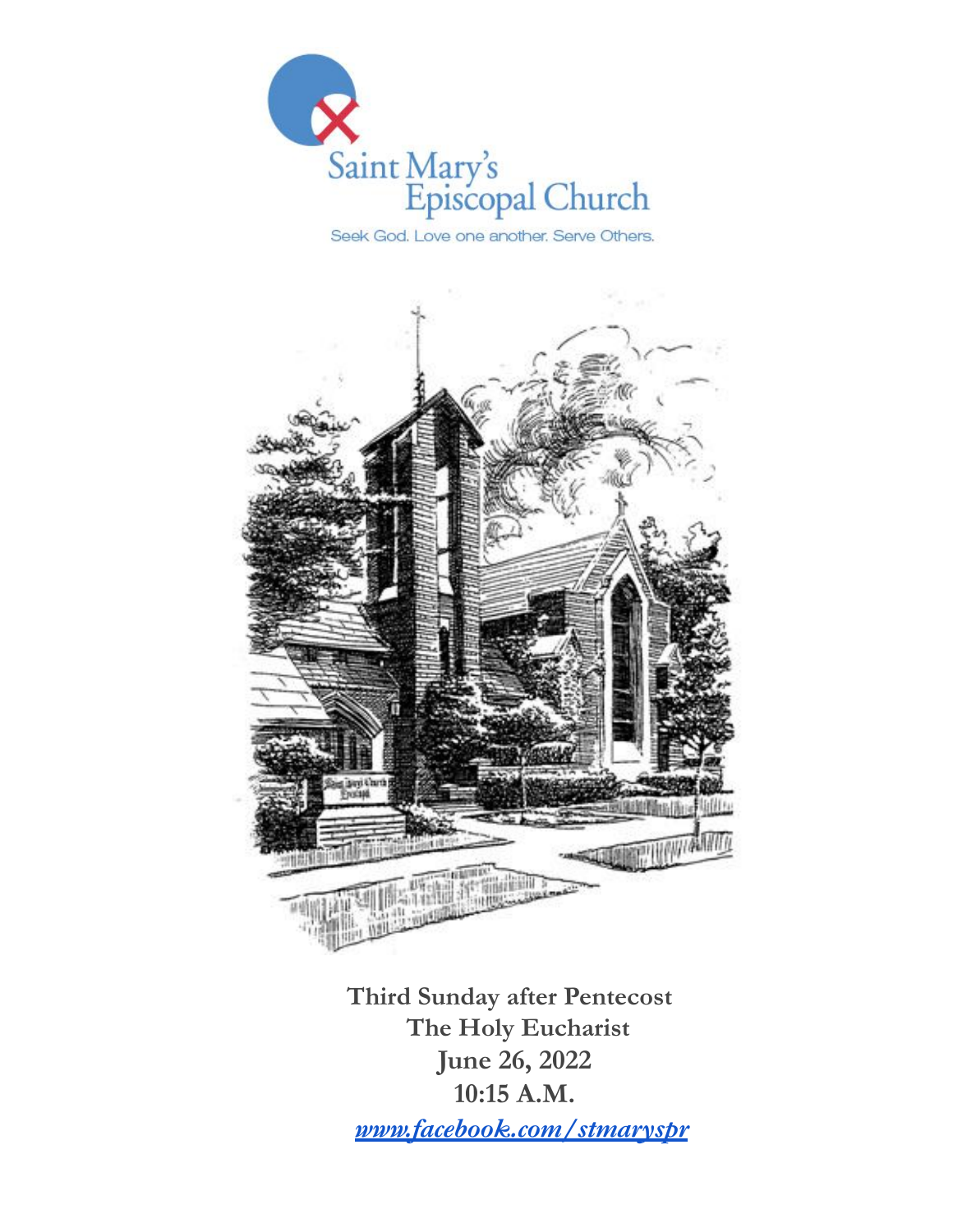

# *We rejoice to celebrate Pride Month, and we are grateful for the lives and gifts of LGBTQ people in our church and community. All are welcomed, loved, and celebrated in this place.*

*Presider: The Rev. James L. Risk III ~ Preacher: The Rev. Laurie Michaels*

*The flowers on the altar are given for the glory of God and in loving memory of Margaret Gates from her daughters Judy Donovan and Nancy Graham.*

**The Prelude**

Predchazet and Fughetta in D Major Antonín Dvořák

*At the ringing of the tower bell, all stand as the clergy enter*

## **Welcome and Announcements**

# **The Opening Acclamation**

*Presider:* Blessed be God: Father, Son, and Holy Spirit. *Assembly:* **And blessed be God's Kingdom, now and for ever. Amen.**

**Hymn of Praise: 522** *Austria* - The Hymnal 1982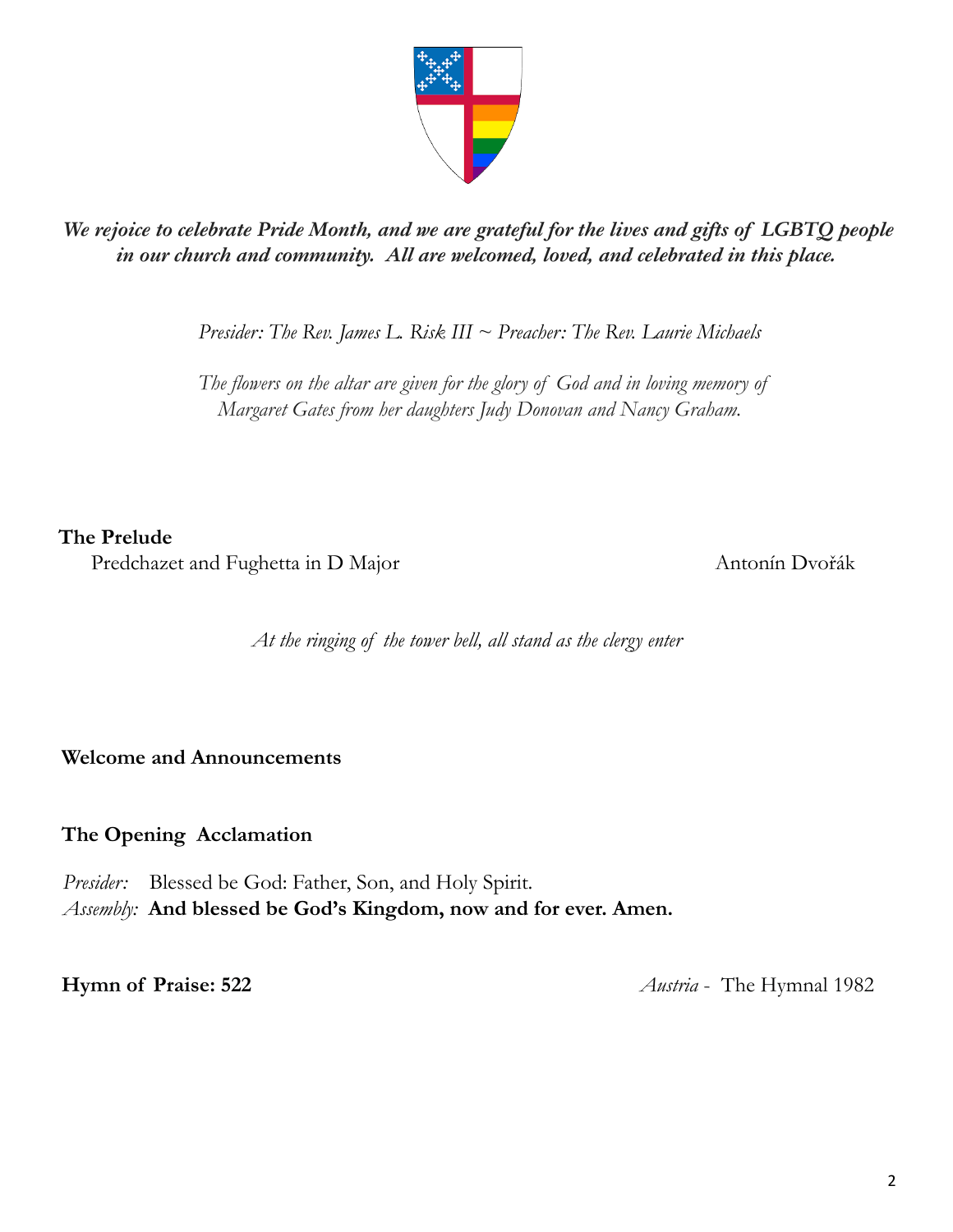### **The Collect of the Day**

*Presider:* The Lord be with you. *Assembly:* **And also with you.** *Presider:* Let us pray.

*A moment of silent prayer is observed.*

*Presider:* Almighty God, you have built your Church upon the foundation of the apostles and prophets, Jesus Christ himself being the chief cornerstone: Grant us so to be joined together in unity of spirit by their teaching, that we may be made a holy temple acceptable to you; through Jesus Christ our Lord, who lives and reigns with you and the Holy Spirit, one God, for ever and ever. **Amen.**

#### **The First Reading Galatians 5:1,13-25**

For freedom Christ has set us free. Stand firm, therefore, and do not submit again to a yoke of slavery. For you were called to freedom, brothers and sisters; only do not use your freedom as an opportunity for self-indulgence, but through love become slaves to one another. For the whole law is summed up in a single commandment, "You shall love your neighbor as yourself." If, however, you bite and devour one another, take care that you are not consumed by one another. Live by the Spirit, I say, and do not gratify the desires of the flesh. For what the flesh desires is opposed to the Spirit, and what the Spirit desires is opposed to the flesh; for these are opposed to each other, to prevent you from doing what you want. But if you are led by the Spirit, you are not subject to the law. Now the works of the flesh are obvious: fornication, impurity, licentiousness, idolatry, sorcery, enmities, strife, jealousy, anger, quarrels, dissensions, factions, envy, drunkenness, carousing, and things like these. I am warning you, as I warned you before: those who do such things will not inherit the kingdom of God. By contrast, the fruit of the Spirit is love, joy, peace, patience, kindness, generosity, faithfulness, gentleness, and self-control. There is no law against such things. And those who belong to Christ Jesus have crucified the flesh with its passions and desires. If we live by the Spirit, let us also be guided by the Spirit.

*Reader:* The Word of the Lord. *Assembly:* **Thanks be to God.**

*A moment of silence follows the reading.*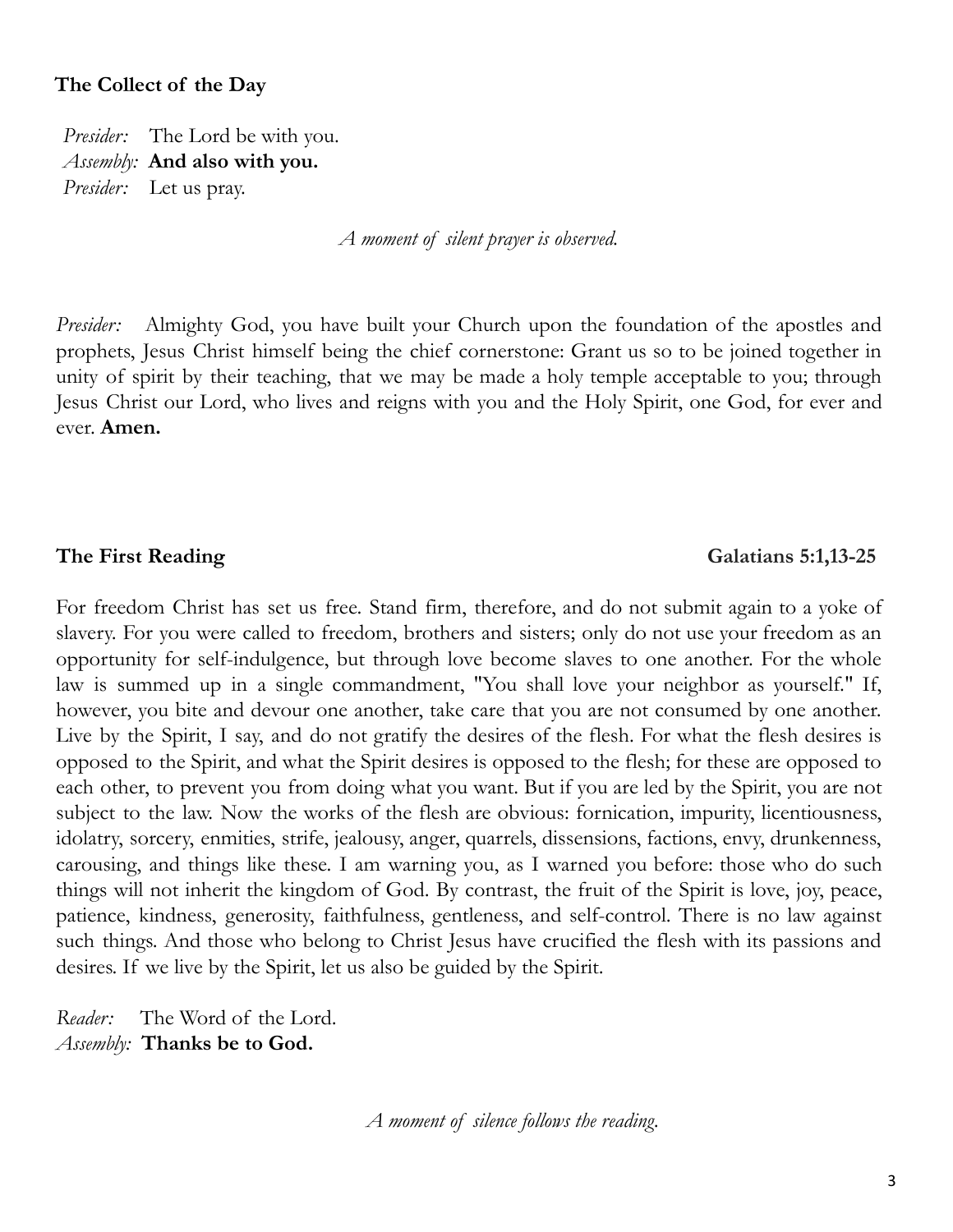Protect me, O God, for I take refuge in you; \* I have said to the Lord, "You are my Lord, my good above all other."

# **All my delight is upon the godly that are in the land, \* upon those who are noble among the people.**

But those who run after other gods  $*$ shall have their troubles multiplied.

# **Their libations of blood I will not offer, \* nor take the names of their gods upon my lips.**

O Lord, you are my portion and my cup; \* it is you who uphold my lot.

# **My boundaries enclose a pleasant land; \* indeed, I have a goodly heritage.**

I will bless the Lord who gives me counsel; \* my heart teaches me, night after night.

## **I have set the Lord always before me; \* because he is at my right hand I shall not fall.**

My heart, therefore, is glad, and my spirit rejoices; \* my body also shall rest in hope.

# **For you will not abandon me to the grave, \* nor let your holy one see the Pit.**

You will show me the path of life;  $*$ in your presence there is fullness of joy, and in your right hand are pleasures for evermore.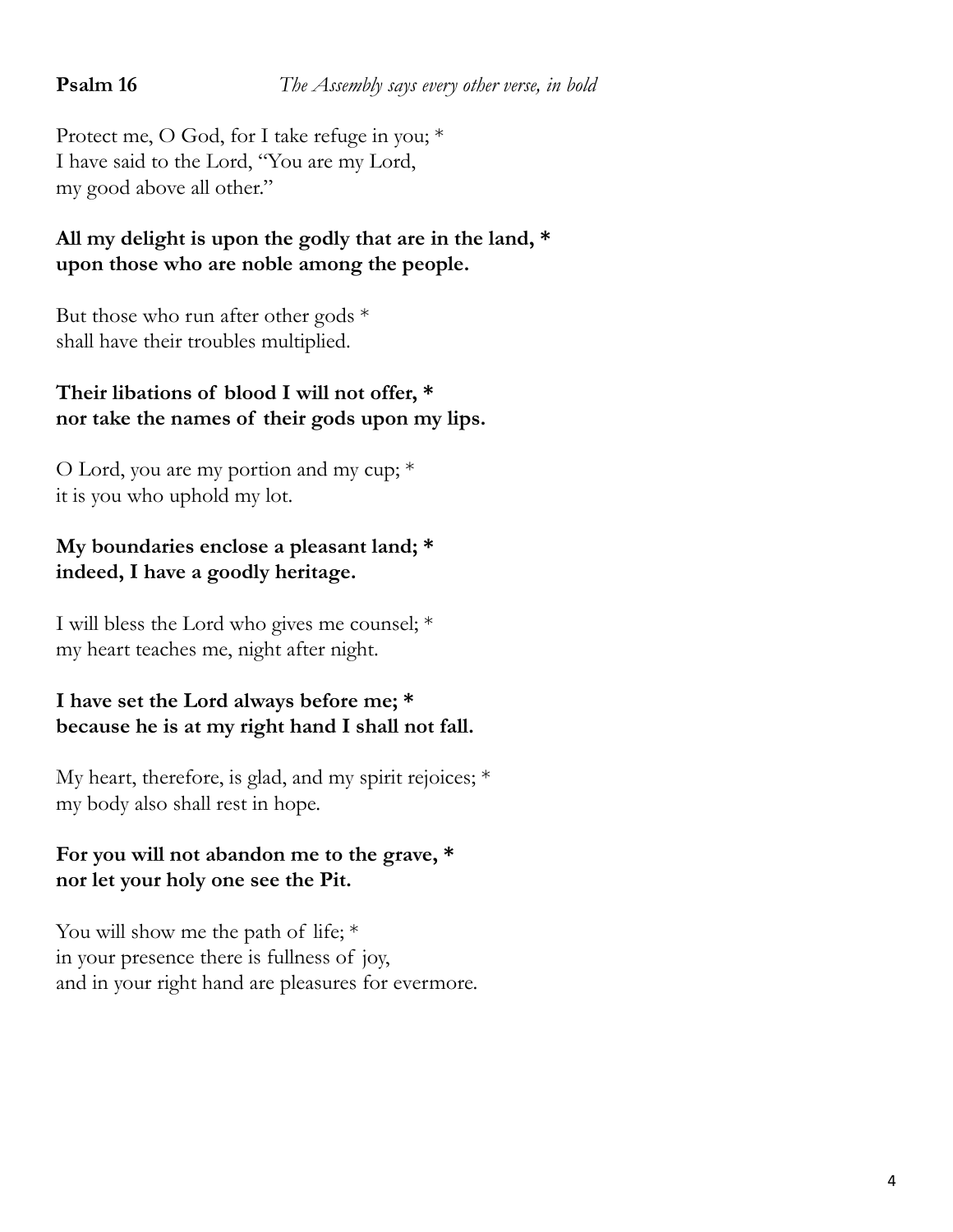## **The Gospel Acclamation** *All stand, as able* Celtic Alleluia

Introduced by the cantor, *then sung by all*



**The Gospel Luke 9:51-62**

*Deacon:* The Holy Gospel of our Lord Jesus Christ according to Luke. *Assembly:* **Glory to you, Lord Christ.**

When the days drew near for Jesus to be taken up, he set his face to go to Jerusalem. And he sent messengers ahead of him. On their way they entered a village of the Samaritans to make ready for him; but they did not receive him, because his face was set toward Jerusalem. When his disciples James and John saw it, they said, "Lord, do you want us to command fire to come down from heaven and consume them?" But he turned and rebuked them. Then they went on to another village. As they were going along the road, someone said to him, "I will follow you wherever you go." And Jesus said to him, "Foxes have holes, and birds of the air have nests; but the Son of Man has nowhere to lay his head." To another he said, "Follow me." But he said, "Lord, first let me go and bury my father." But Jesus said to him, "Let the dead bury their own dead; but as for you, go and proclaim the kingdom of God." Another said, "I will follow you, Lord; but let me first say farewell to those at my home." Jesus said to him, "No one who puts a hand to the plow and looks back is fit for the kingdom of God."

*Deacon:* The Gospel of the Lord. *Assembly:* **Praise to you, Lord Christ.**

**The Homily** *The Rev. Laurie Michaels*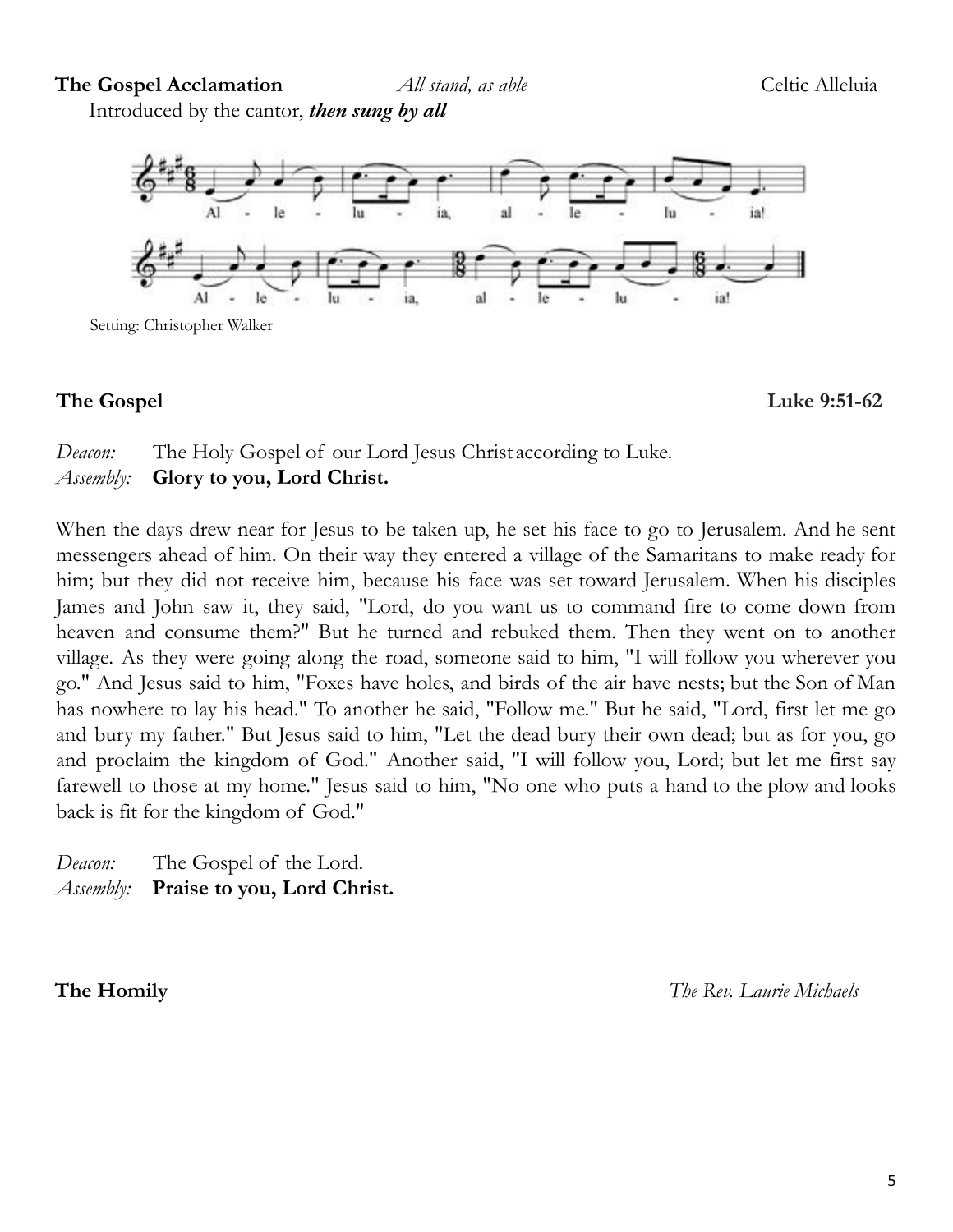# **The Nicene Creed**

*Presider:* We believe in one God,

*Assembly:* **the Father, the Almighty, maker of heaven and earth, of all that is, seen and unseen.**

**We believe in one Lord, Jesus Christ, the only Son of God, eternally begotten of the Father, God from God, Light from Light, true God from true God, begotten, not made, of one Being with the Father; through him all things were made. For us and for our salvation he came down from heaven, was incarnate of the Holy Spirit and the Virgin Mary and became truly human. For our sake he was crucified under Pontius Pilate; he suffered death and was buried. On the third day he rose again in accordance with the Scriptures; he ascended into heaven and is seated at the right hand of the Father. He will come again in glory to judge the living and the dead, and his kingdom will have no end.**

**We believe in the Holy Spirit, the Lord, the giver of life, who proceeds from the Father and the Son, who with the Father and the Son is worshiped and glorified, who has spoken through the prophets. We believe in one holy catholic and apostolic Church. We acknowledge one baptism for the forgiveness of sins. We look for the resurrection of the dead, and the life of the world to come. Amen.**

## **The Prayers of the People**

*Leader:* With all our heart and with all our mind, let us pray to the Lord, saying "Lord, have mercy."

*Leader:* O God of Life and Love, you created all people as one family and called us to live together in harmony and peace; surround us with your love as we face the challenges and tragedies of refugee displacement, gun violence, and racial injustice that we may speak of what we know and testify to what we have seen, let us pray to the Lord.

### *Assembly:* **Lord, have mercy.**

*Leader:* For Paula, our Bishop-elect, for Chilton, our Assistant Bishop, and for all the people and clergy, that we may be instruments of peace and justice for all. Empower us to change this broken world. For the power to rise above our fear of futility, that we may have the conviction to serve as advocates for change. let us pray to the Lord.

### *Assembly:* **Lord, have mercy.**

Leader: For Joseph, the President of the United States, for J.B., the Governor of this state, and for all in authority, that our nation may find ways to bring an end to this scourge of violence which hurts your children and our human family, let us pray to the Lord. *Assembly:* **Lord, have mercy.**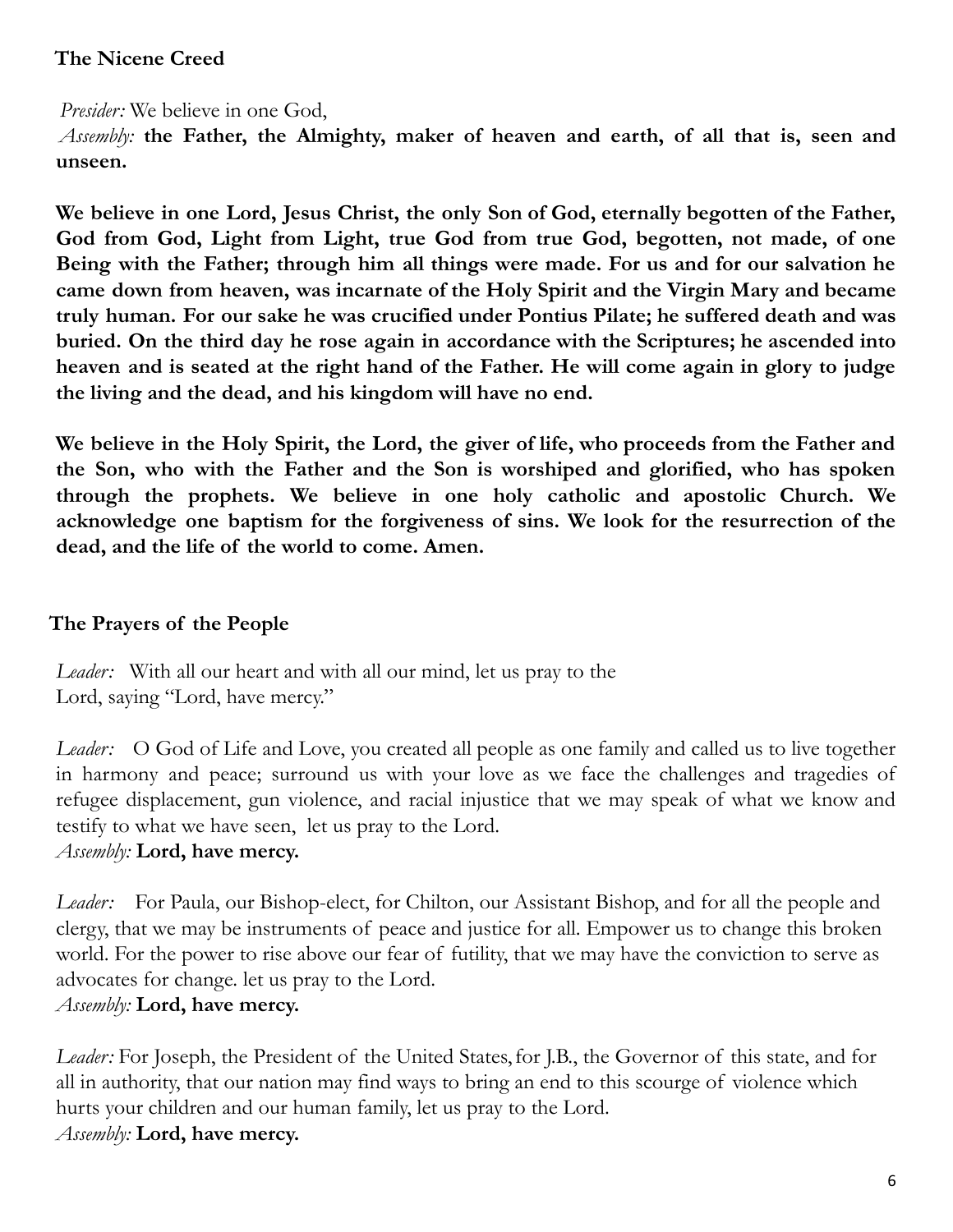*Leader:* For the good earth which God has given us, and for the wisdom and will to care for it, let us pray to the Lord.

# *Assembly:* **Lord, have mercy.**

*Leader:* For an end to violence and injustice, that God will give courage to all who are working for peace and justice. Help the voices of those who have experienced injustice to be heard and turn the hearts of those prone to violence toward new ways of working for change, let us pray to the Lord. *Assembly:* **Lord, have mercy.**

*Leader:* On this World Refugee Sunday, as we join with Churches throughout the land in celebrating the work of our partner in ministry, Exodus World Service, we give thanks that You call us to welcome the stranger and settle the sojourner among us. Continue to show us how to live out that high calling, Let us Pray to the Lord *Assembly:* **Lord, have mercy**

Leader: For those who are injured and suffer in body, mind and spirit; for the frightened and dispirited, and for the sick especially for Trish Morris, Brigitte Biver, Busy Belden, Mary and Sam Petri, Kirsten Boivin, Luis Urrea, Jennifer Drummond, Liliana O'Donnell, Jim Davidson, Becky Skrobiak, Barbara Baker, Donna Barnish, Karen Locke, let us pray to the Lord. *Assembly:* **Lord, have mercy.**

Leader: For all who have died in the hope of the Resurrection; for Mike Bornhorst, Harold Hawkins, Margaret Stewart, Mary Rutherford, John Nogafka, John Svetlik, let us pray to the Lord. *Assembly:* **Lord, have mercy.**

Leader: We offer our prayers to you, O Christ, for all who have asked for them, and for any whom we remember in particular today.

*(The people may add their own prayers, silently or aloud.)*

*The Presider concludes with this or a similar Collect.*

*Presider:* Eternal God, in whose perfect reign no weapon is drawn but the sword of righteousness, no strength known but the strength of love: Guide us with your cloud by day and your fire by night, and grant us wisdom and courage for the facing of this hour. All this we ask for the sake of your love. AMEN.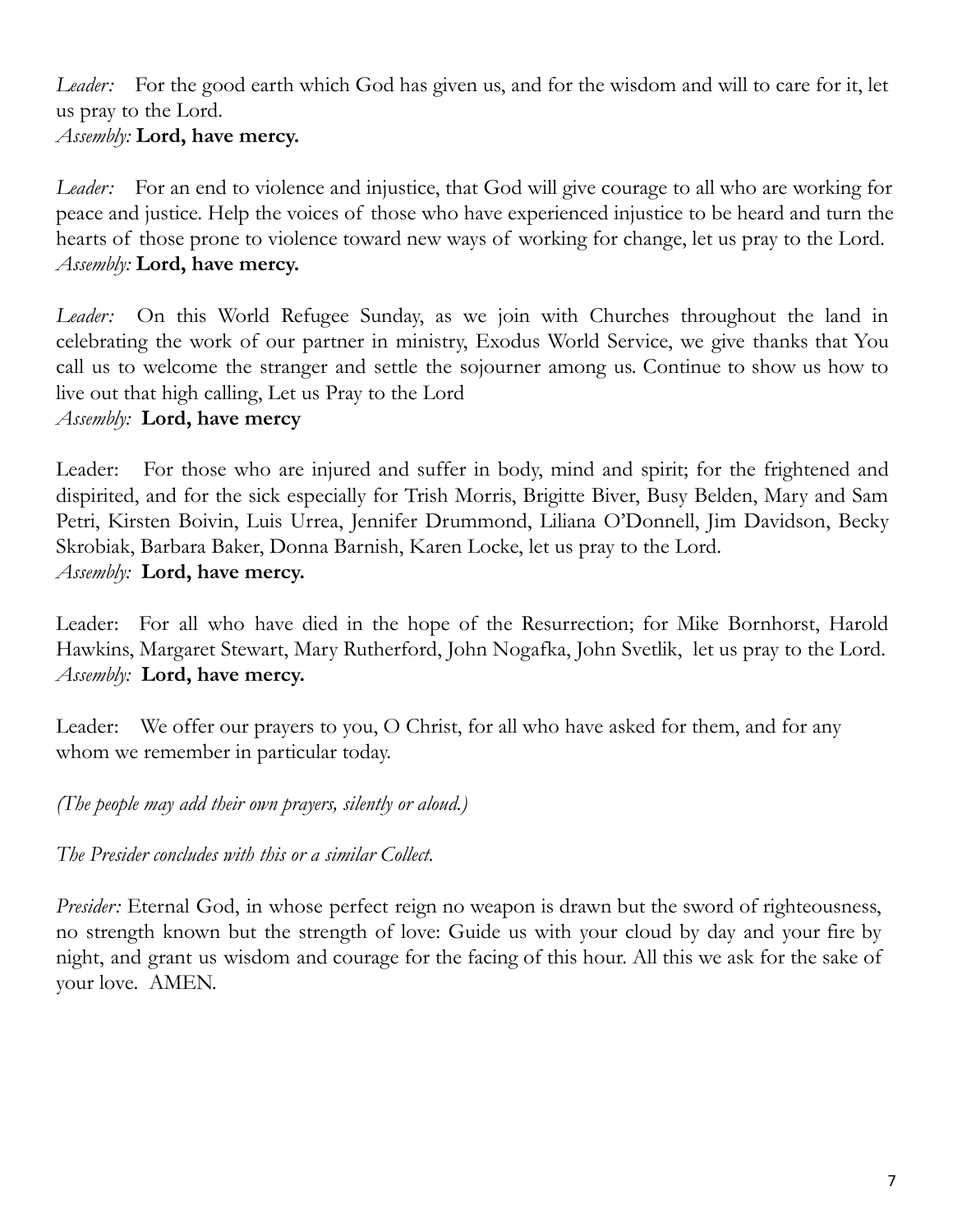## **The Confession of Sin**

*Presider:* Let us confess our sins against God and our neighbor.

*A period of silence is kept.*

## *Presider:* Most merciful God:

*Assembly:* **we confess that we have sinned against you in thought, word, and deed, by what we have done, and by what we have left undone. We have not loved you with our whole heart; we have not loved our neighbors as ourselves. We are truly sorry and we humbly repent. For the sake of your Son Jesus Christ, have mercy on us and forgive us; that we may delight in your will, and walk in your ways, to the glory of your Name. Amen.**

*Presider:* Almighty God have mercy on you, forgive you all your sins through our Lord Jesus Christ, strengthen you in all goodness, and by the power of the Holy Spirit keep you in eternal life.**Amen.**

## **The Peace**

*Presider:* The peace of the Lord be always withyou. *Assembly:* **And also with you.**

*The people greet one another with a sign of peace*

## **The Offering**

Thank you for placing your offering in the plate located at the back of the church. Offerings may also be received online at [www.stmaryspr.org/giving](http://www.stmaryspr.org/giving).

## **Musical Offering**

Amelia Harlovic, guest cantor

**Hymn: 653** *Repton* - The Hymnal 1982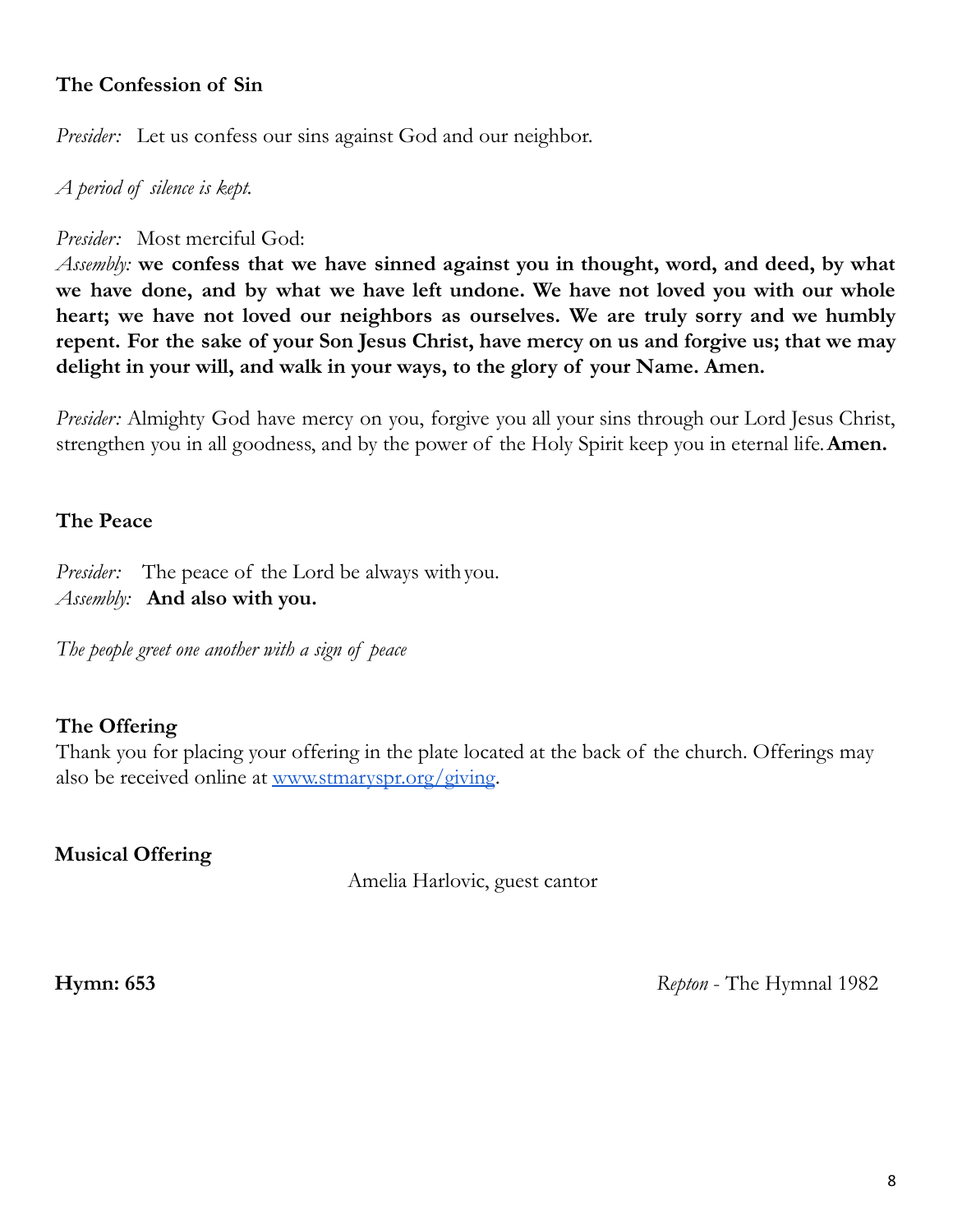# **The Great Thanksgiving** *Eucharistic Prayer A*

| Presider: | The Lord be with you.                      |
|-----------|--------------------------------------------|
| Assembly: | And also with you.                         |
| Presider: | Lift up your hearts.                       |
| Assembly: | We lift them to the Lord.                  |
| Presider: | Let us give thanks to the Lord our God.    |
| Assembly: | It is right to give God thanks and praise. |

*Presider:* It is right, and a good and joyful thing, always and everywhere to give thanks to you, Father Almighty, Creator of heaven and earth. For you are the source of light and life; you made us in your image, and called us to new life in Jesus Christ our Lord. Therefore we praise you, joining our voices with Angels and Archangels and with all the company of heaven, who for ever sing this hymn to proclaim the glory of your Name:

#### **Sanctus: S-125**



Setting: Richard Proulx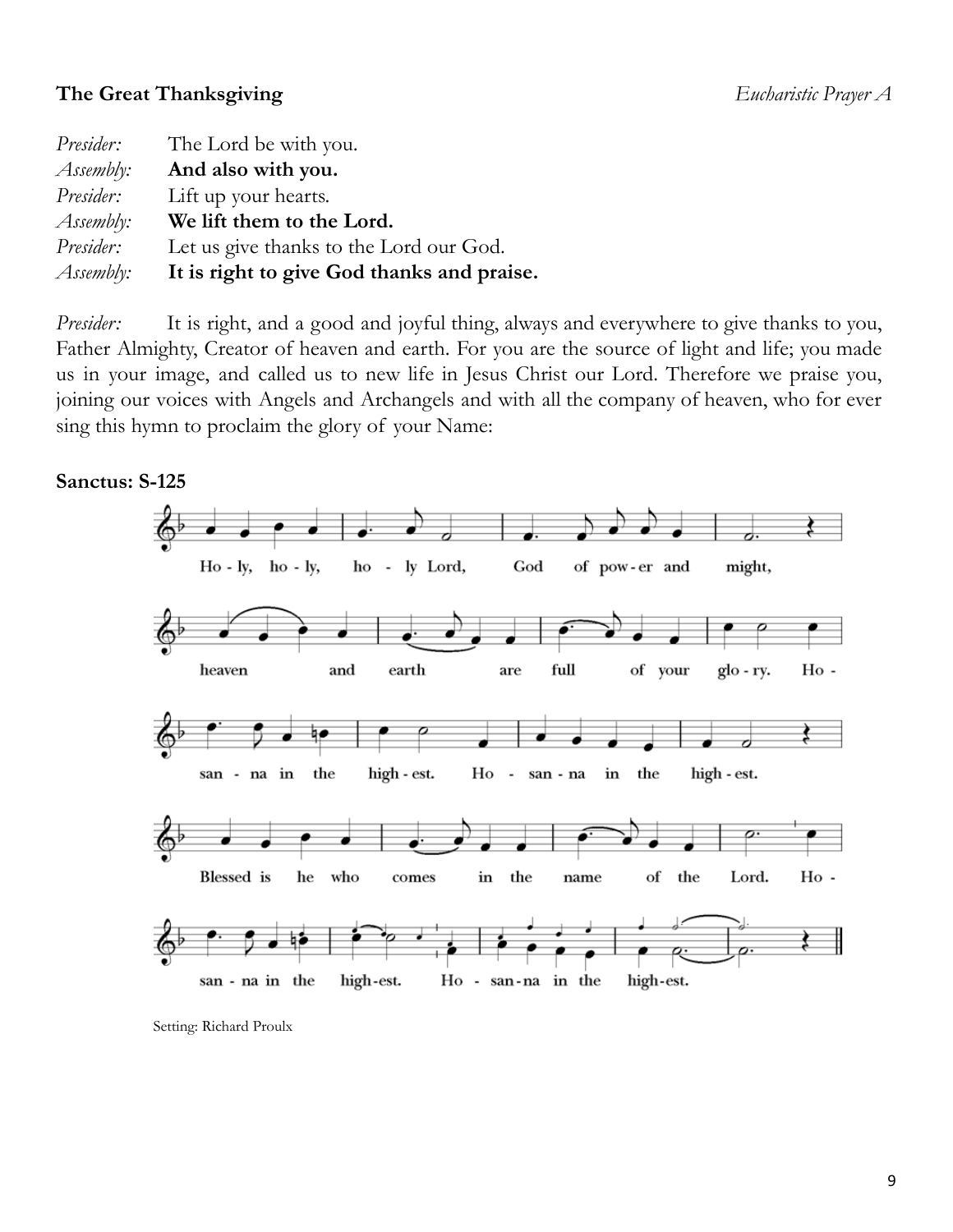*Presider:* Holy and gracious Father: In your infinite love you made us for yourself; and, when we had fallen into sin and become subject to evil and death, you, in your mercy, sent Jesus Christ, your only and eternal Son, to share our human nature, to live and die as one of us, to reconcile us to you, the God and Father of all. He stretched out his arms upon the cross, and offered himself in obedience to your will, a perfect sacrifice for the whole world.

On the night he was handed over to suffering and death, our Lord Jesus Christ took bread; and when he had given thanks to you, he broke it, and gave it to his disciples, and said, "Take, eat: This is my Body, which is given for you. Do this for the remembrance of me."

After supper he took the cup of wine; and when he had given thanks, he gave it to them, and said, "Drink this, all of you: This is my Blood of the new Covenant, which is shed for you and for many for the forgiveness of sins. Whenever you drink it, do this for the remembrance of me."

# Therefore we proclaim the mystery of faith: **Christ has died. Christ is risen. Christ will come again.**

*Presider:* We celebrate the memorial of our redemption, O Father, in this sacrifice of praise and thanksgiving. Recalling his death, resurrection, and ascension, we offer you these gifts. Sanctify them by your Holy Spirit to be for your people the Body and Blood of your Son, the holy food and drink of new and unending life in him. Sanctify us also that we may faithfully receive this holy Sacrament, and serve you in unity, constancy, and peace; and at the last day bring us with all your saints into the joy of your eternal kingdom.

All this we ask through your Son Jesus Christ. By him, and with him, and in him, in the unity of the Holy Spirit all honor and glory is yours, Almighty Father, now and for ever. **Amen.**

*Presider:* As our Savior Christ has taught us, we now pray:

*Assembly:* **Our Father in heaven, hallowed be your Name, your kingdom come, your will be done, on earth as in heaven. Give us today our daily bread. Forgive us our sins as we forgive those who sin against us. Save us from the time of trial, and deliver us from evil. For the kingdom, the power, and the glory are yours, now and forever. Amen.**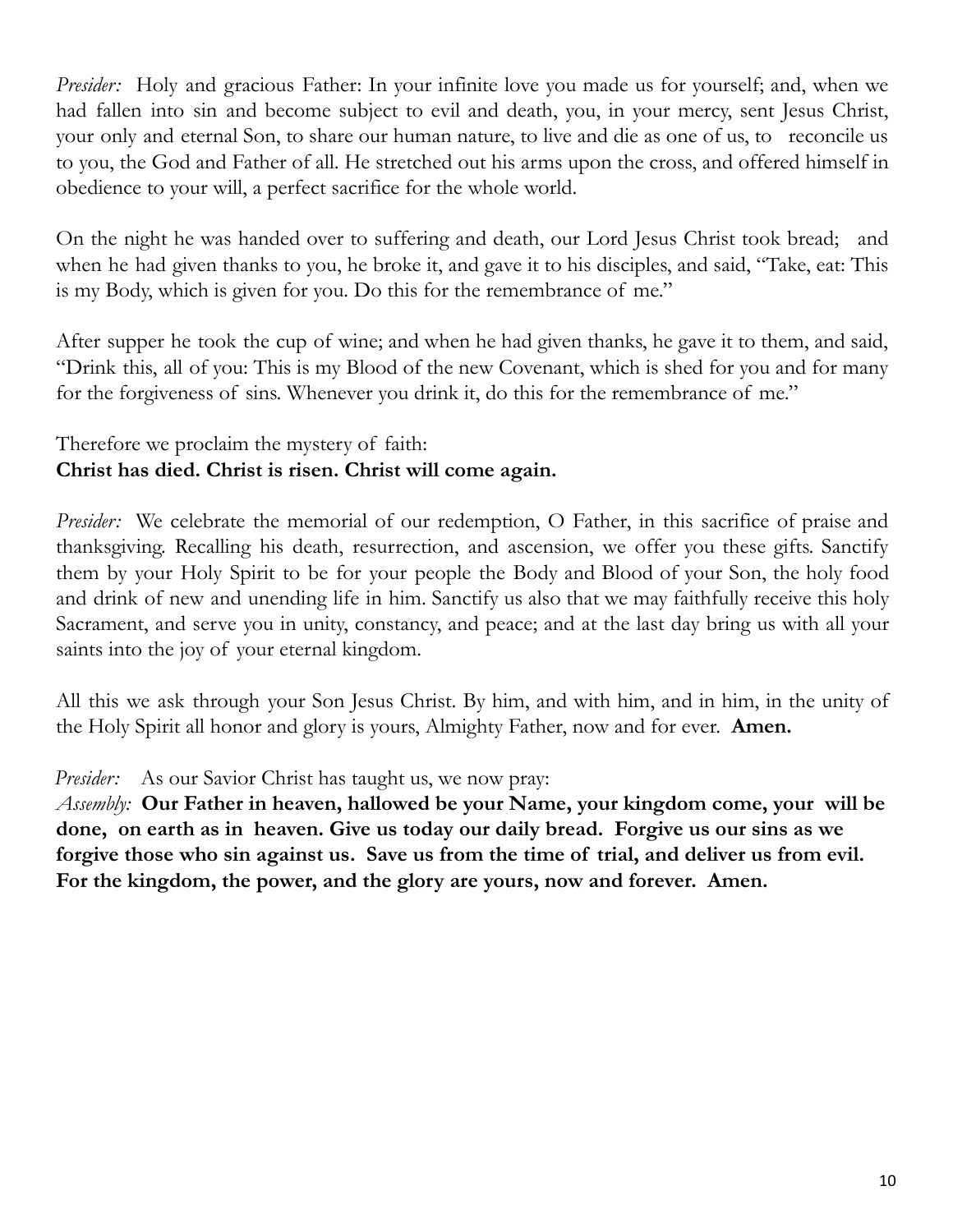#### **The Breaking of the Bread**

*The Presider breaks the consecrated Bread. A period of silence is kept, then is said:*



Setting: Franz Schubert

*Presider:* The Gifts of God for the People of God.

All are welcome to receive Holy Communion at St. Mary's. As you come forward, please hold your hands out to receive the consecrated bread (for the time being, we are not sharing consecrated wine). There are gluten-free wafers available upon request. If you prefer not to receive communion, but desire to receive a blessing instead, please cross *your arms over your chest, and the clergy will pray with you.*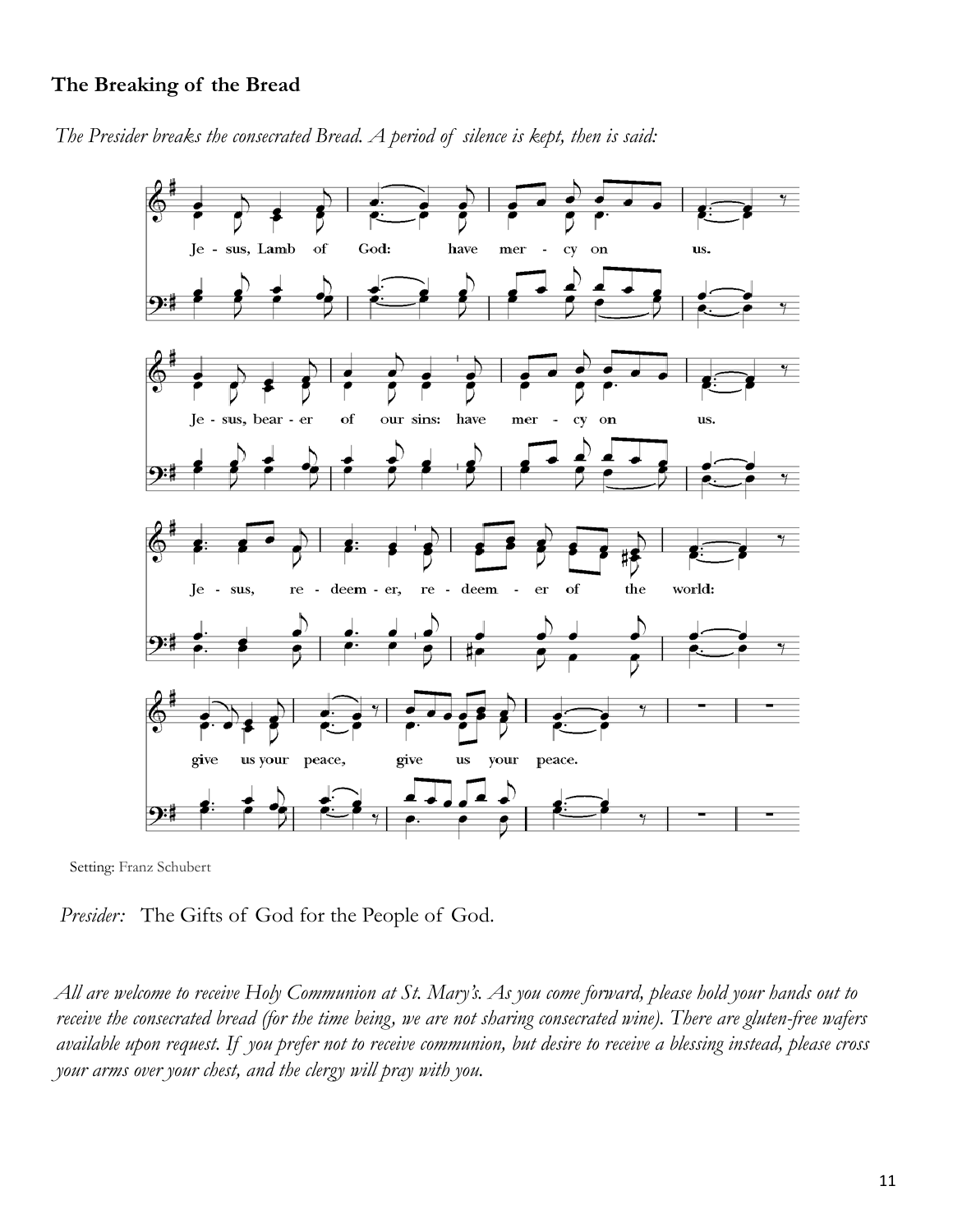## **The Postcommunion Prayer**

*Presider:* Let us pray. Almighty and everliving God,

*Assembly:* **We thank you for feeding us with the spiritual food of the most precious Body and Blood of your Son our Savior Jesus Christ; and for assuring us in these holy mysteries that we are living members of the Body of your Son, and heirs of your eternal kingdom. And** now, send us out to do the work you have given us to do, to love and serve you as faithful **witnesses of Christ our Lord. To him, to you, and to the Holy Spirit, be honor and glory, now and for ever. Amen.**

### **The Blessing** *The Presider blesses the people with these or similar words.*

*Presider:* Life is short. We have not much time to gladden the hearts of those who travel the way with us. So, be swift to love, make haste to be kind, point always toward the Savior. And the Blessing of God Almighty, Father, Son and Holy Spirit, be with you and remain with you, always. **Amen.**

### **The Dismissal**

*The Deacon dismisses the people with these or similar words.*

*Deacon:* Go in peace to love and serve the Lord. *Assembly:* **Thanks be to God.**

**Hymn: 636** *Foundation* - The Hymnal 1982

*Following the service, all are invited to the Courtyard for Lemonade on the Lawn*



306 S. Prospect Ave. Park Ridge, IL 60068 847.823.4126 | [www.stmaryspr.org](http://www.stmaryspr.org)